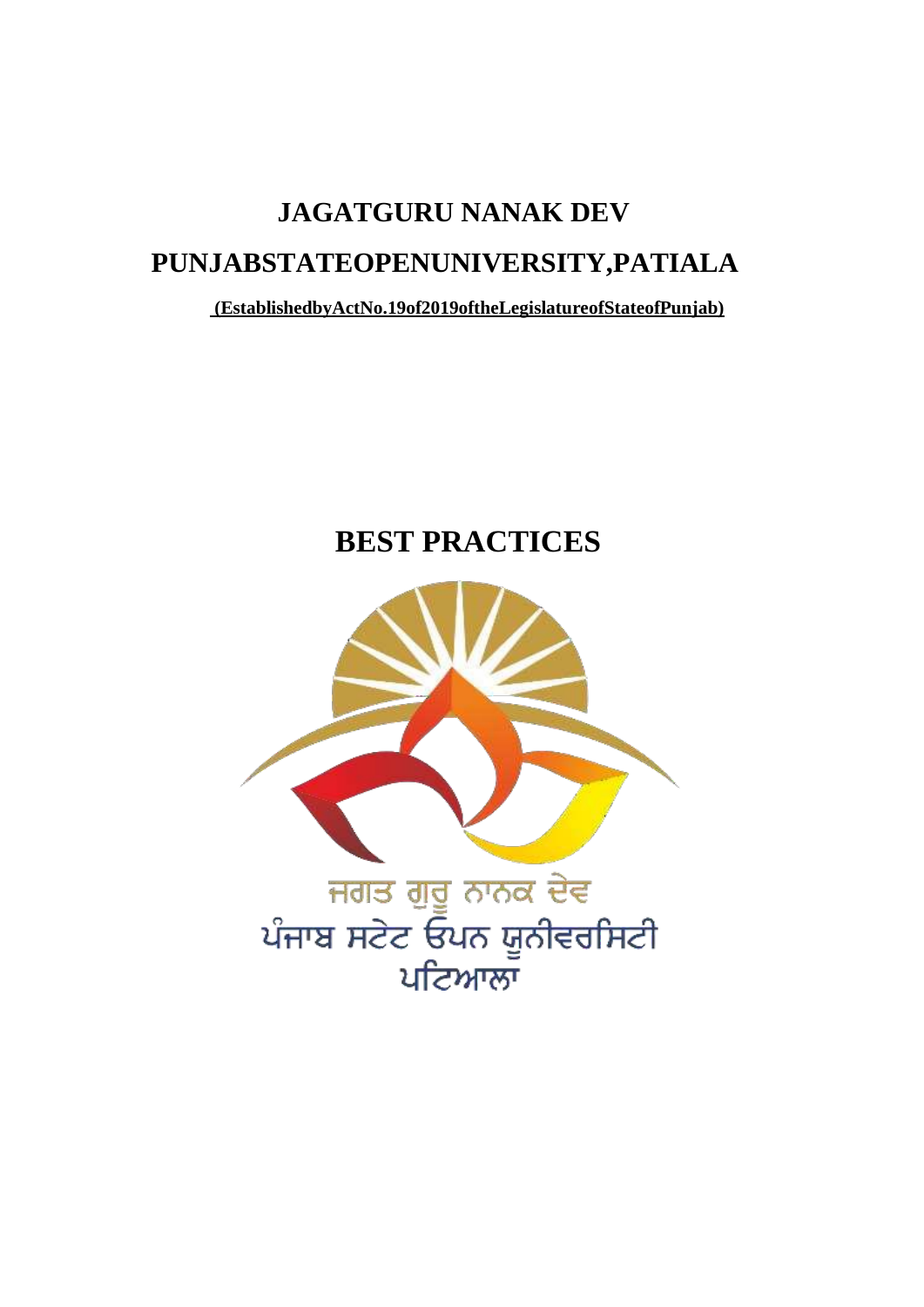### **BEST PRACTICES OF JGND PSOU, Patiala**

Jagat Guru Nanak Dev Punjab State Open University, Patiala aims to provide seamless access to the employability oriented yet value-based quality education through its deliberately designed Certificate, Diploma and Degree courses. Hence, the university has adopted the following best practices to cater to the educational needs of society at large.

#### **1. Initiatives towards Contribution to the Society**

Redressing social or educational inequality by providing free and subsidized education to the socially and economically disadvantaged population of the state through its educational programs and society-oriented projects is one of the main objectives of the university.

Hence, following projects have been initiated.

- Sikhya Daat Programme for the Jail inmates of Punjab State( Developing Skills among the jail Inmates through State of art skill building programs).
- Certificate, Degree and Diploma courses for the differently abled learners in the state of Punjab
- 100% scholarships in the degree, diploma and certificate courses for 550 learners from the economical weaker section on the eve of 550 years Prakash Purav of Sri Guru Nanak Dev ji.

#### **2. Skill Development of Students**

The university programmes and courses have been designed to enhance the employability skills of the learners. Hence, to equip the learners with the  $21<sup>st</sup>$  century skills like creativity and innovation, critical thinking, problem-solving abilities, communication, vocational, computational and entrepreneurial skills, etc., the following courses are being offered to the learners of Punjab through the government and government-aided colleges:

- Certificate/Diploma in Accounting and Taxation
- Certificate Programme in GST Applications
- Certificate Programme in IT enabled Services
- Diploma inHorticulture and Food Preservation
- Certificate/Diploma in Organic Farming
- Certificate/Diploma in Software Development and Programming
- Certificate in Embroidery and Diploma in Fashion Design
- Certificate Programme in Retail and Sales Management Skills
- Certificate/Diploma in Stock Market and Trading Operations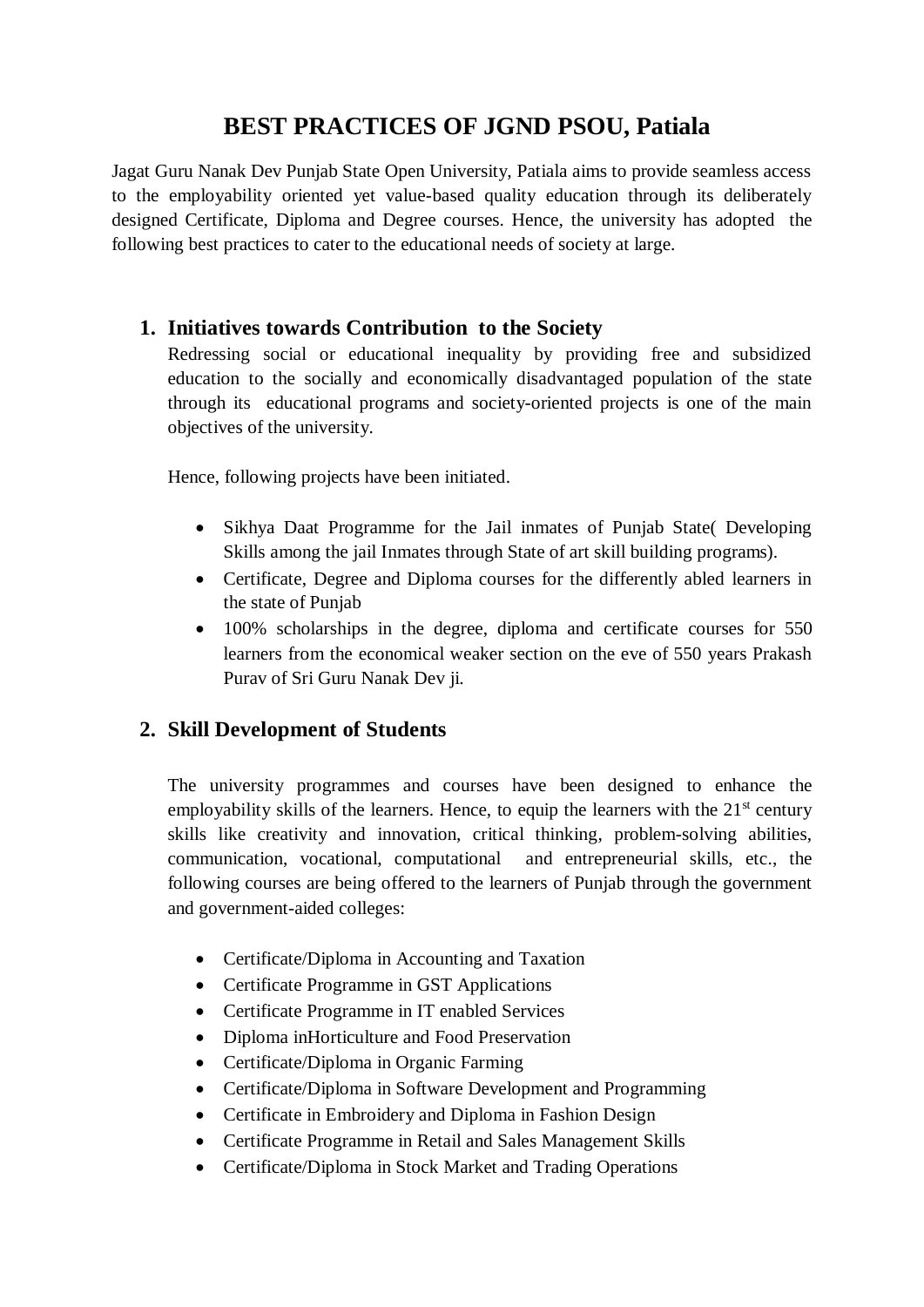- Certificate/ Diploma in Computer Aided Accounting
- Certificate Programme in Mushroom cultivation
- Certificate/Diploma in Programme in Artificial Intelligence
- Certificate in Business Etiquettes and Professionalism
- Certificate/Diploma in Entrepreneurship, Creativity and Innovations in Business
- Certificate in Creative Writing and Content Development
- Certificate Programme in office Automation and e-Governance

#### **3. Use of Technology and Digitalisation:**

In this fast-changing, dynamic and technology-driven era, open universities hold enormous potential to reach to the learners in providing quality education. In fact by making extensive use of technology, they can emerge as game-changers in enhancing the gross enrolment ratio. Hence, by harnessing the optimum use of technology, the university digitized the Self Learning Materials (SLMs) of all the programmes and making it easily available on the university website as well.The learners across the state can access the SLMs through userfriendly open learning systems.

Furthermore, in order to facilitatethe process of Examination and Evaluation using, the university has made the decisions to use IT enabled services. Therefore, following practices are being adopted. The examination is being conducted in the online mode for short term certificate courses.

#### **4. Imparting Education in English as well as Regional Language**

The self- learning material for all the programmes is being offered to the learners in both English and Punjabi languages so that language barrier does not limit the horizon of the leaners. The e-content and the video lessons are also being translated into their vernacular language to ensure full access, equity, and inclusion in the programmes.

#### **5. MOU's and Collaborations**

In an attempt to promote academics and research through pedagogic innovation, the university has signed the following MoUs to collaborate with the industry and with other Higher Education Institutions of repute:

- Commonwealth Educational Media Centre for Asia (CEMCA)
- Tata Institute of Social Sciences
- Dr.Babasaheb Ambedkar Open University, Ahmedabad
- Institute of Management Accountants of India(ICMA)